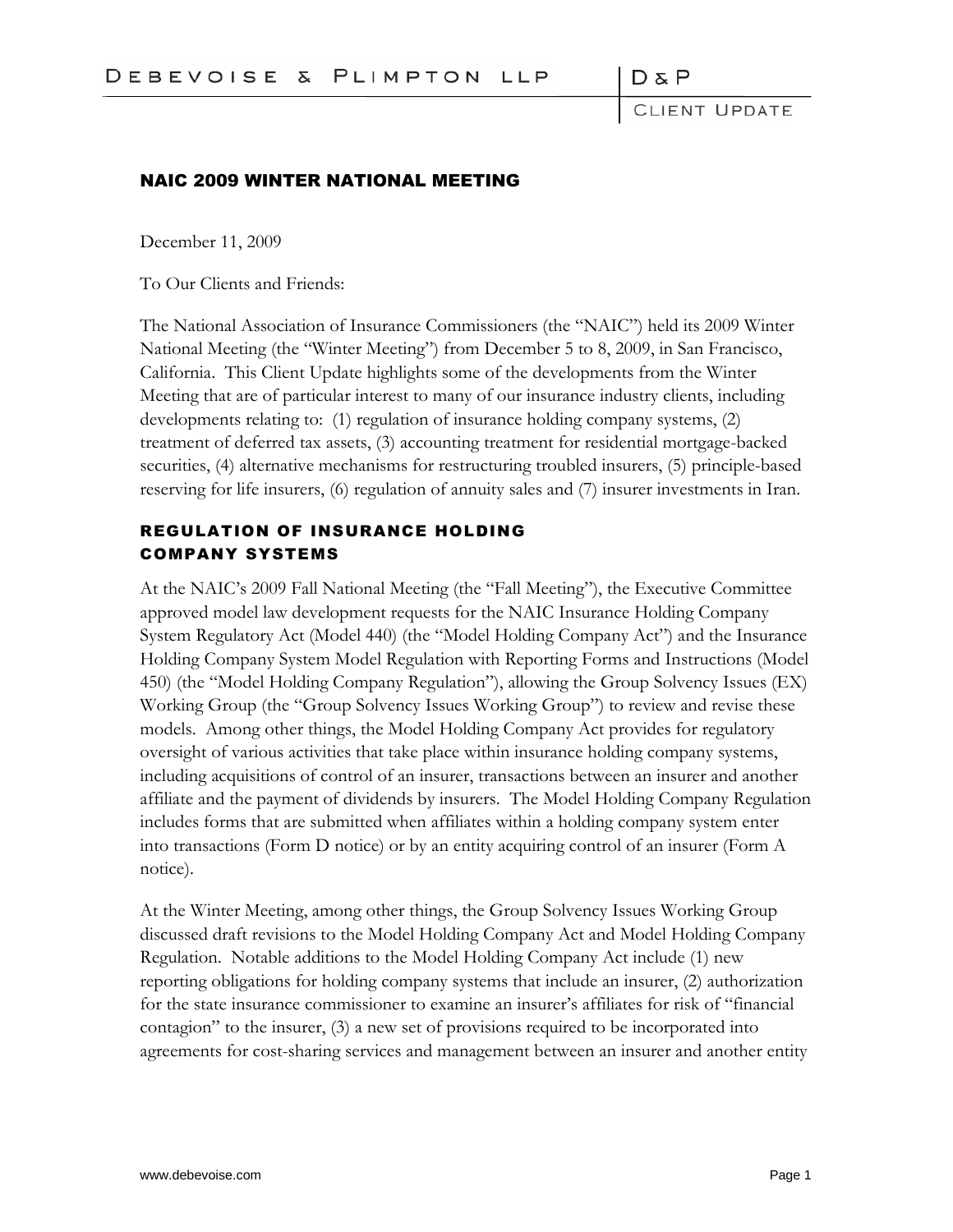CLIENT UPDATE

within its holding company system and (4) authorization for the commissioner to participate in "supervisory colleges" with other state, federal and international regulators to determine whether a particular insurer is in compliance with state insurance law. Because the draft was released only two weeks before the Winter Meeting, the Group Solvency Issues Working Group expects to receive additional feedback on the proposals and interested parties may continue to submit comments until January 29, 2010.

The Group Solvency Issues Working Group debated a proposal by the Connecticut Insurance Department (the "Connecticut Proposal") to include language in the Model Holding Company Act requiring that certain agreements between an insurer and its affiliate contain provisions stating that the insurer's board and management—rather than just the entity—will maintain oversight and responsibility for maintenance of internal controls and oversight of the affiliate's performance. Several members of the Group Solvency Issues Working Group spoke out against this proposal, arguing that it would unnecessarily alter the standard of care traditionally applied to directors and that it would be inappropriate to require board involvement in such a quintessentially managerial function, particularly since neither the draft nor the Connecticut Proposal contained a materiality qualifier for agreements covered. One working group member compared the Connecticut Proposal to a proposal that was considered and ultimately rejected in the course of the NAIC's development of corporate governance standards relating to principle-based reserving for life insurers. That proposal would have made board members directly responsible for oversight of policies related to the adequacy of an insurer's principle-based reserves, but was clarified (due in part to concerns that directors' responsibilities would be too uncertain) to state that a board's oversight would be general in character and to delineate the scope of a board's responsibilities regarding processes, infrastructure and documentation.

### TREATMENT OF DEFERRED TAX ASSETS

In November 2008, the American Council of Life Insurers (the "ACLI") submitted a ninepart proposal to the NAIC, suggesting certain actions the NAIC could take to provide relief from conservative reserve and risk-based capital standards applicable to life insurers, life insurance policies and annuity contracts. As reported in our September 28, 2009, client update, at the Fall Meeting, the NAIC adopted four aspects of the proposal.

At the Winter Meeting, the NAIC narrowly adopted a fifth aspect of the ACLI proposal revisions to Statement of Statutory Accounting Principles 10 ("SSAP No. 10") to adjust limitations on the admissibility of deferred tax assets ("DTAs"). These revisions adjust limitations on the admissibility of DTAs by increasing the realization period from one to three years and increasing the percentage limitation from 10% of statutory capital and surplus to 15%. However, the changes explicitly require a statutory valuation allowance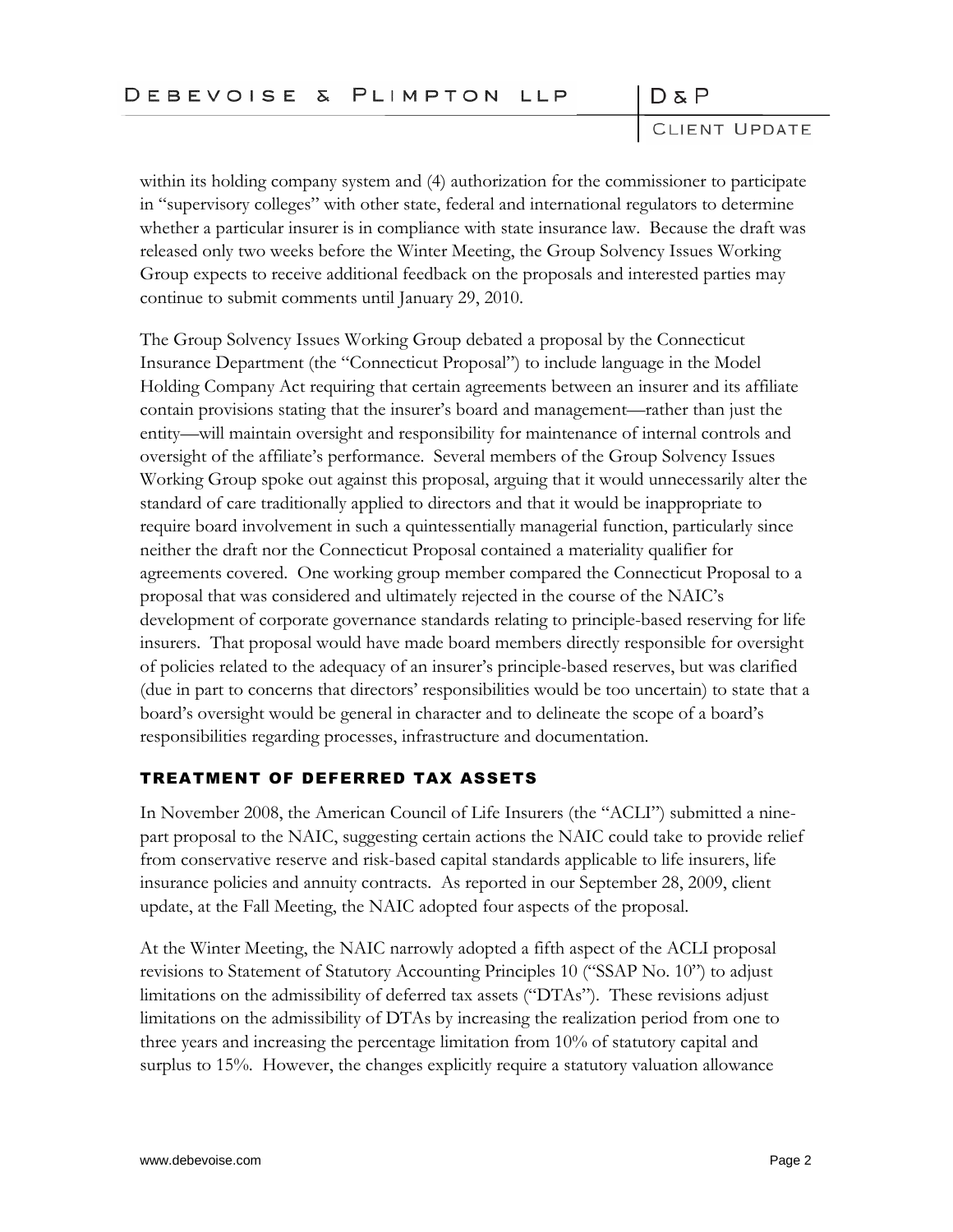CLIENT UPDATE

adjustment to gross DTAs based on a more-likely-than-not threshold for realization (*i.e.,* a likelihood of more than 50%), and only insurers that are subject to risk-based capital requirements or are required to file a risk-based capital report with their domiciliary state are provided the option to admit additional DTAs. Moreover, these revisions will "sunset" by the end of 2010 and thus will be effective only for 2009 annual statutory financial statements and 2010 quarterly and annual statutory financial statements.

# RESIDENTIAL MORTGAGE-BACKED SECURITIES HELD BY LIFE INSURERS

At the Winter Meeting, the Valuation of Securities (E) Task Force ("Valuation of Securities Task Force") placed residential mortgage-backed securities ("RMBS") under regulatory review. Risk-based capital charges for RMBS are determined based on the NAIC designations assigned to each security, which are currently based on the ratings assigned by nationally recognized statistical rating organizations ("NRSROs"). As a result of this review, for year-end 2009 reporting and until a long-term solution is implemented, the NAIC will not use credit ratings to determine risk-based capital for RMBS and instead will utilize a financial model developed by Pacific Investment Management Company to determine riskbased capital. NRSROs generally rate RMBS using a first dollar ratings methodology, where ratings are based on the likelihood of losses, but often fail to properly account for the severity of losses. In contrast, the third-party financial model to be used for year-end 2009 reporting will model RMBS on a security level basis using generally accepted assumptions for prepayments, home price levels, expected defaults, severities of loss and performance of loans in good standing. Re-securitizations of real estate mortgage investment conduits (Re-REMICs) will be similarly modeled.

## ALTERNATIVE MECHANISMS FOR RESTRUCTURING TROUBLED INSURERS

During the Winter Meeting, the Financial Condition (E) Committee adopted without debate a white paper entitled "Alternative Mechanisms for Troubled Companies" (the "White Paper") on the emergence of alternatives to traditional receivership proceedings. The White Paper is the product of the Restructuring Mechanisms for Troubled Companies (E) Subgroup (the "Restructuring Mechanisms Subgroup"), which was charged with developing an understanding of (i) the current use and implementation of alternative mechanisms, (ii) the potential effect on claims of creditors and (iii) how alien insurers who have utilized these mechanisms might affect the solvency of domestic companies. The ultimate goal is development of best practices for supervision of troubled insurers outside of formal receivership.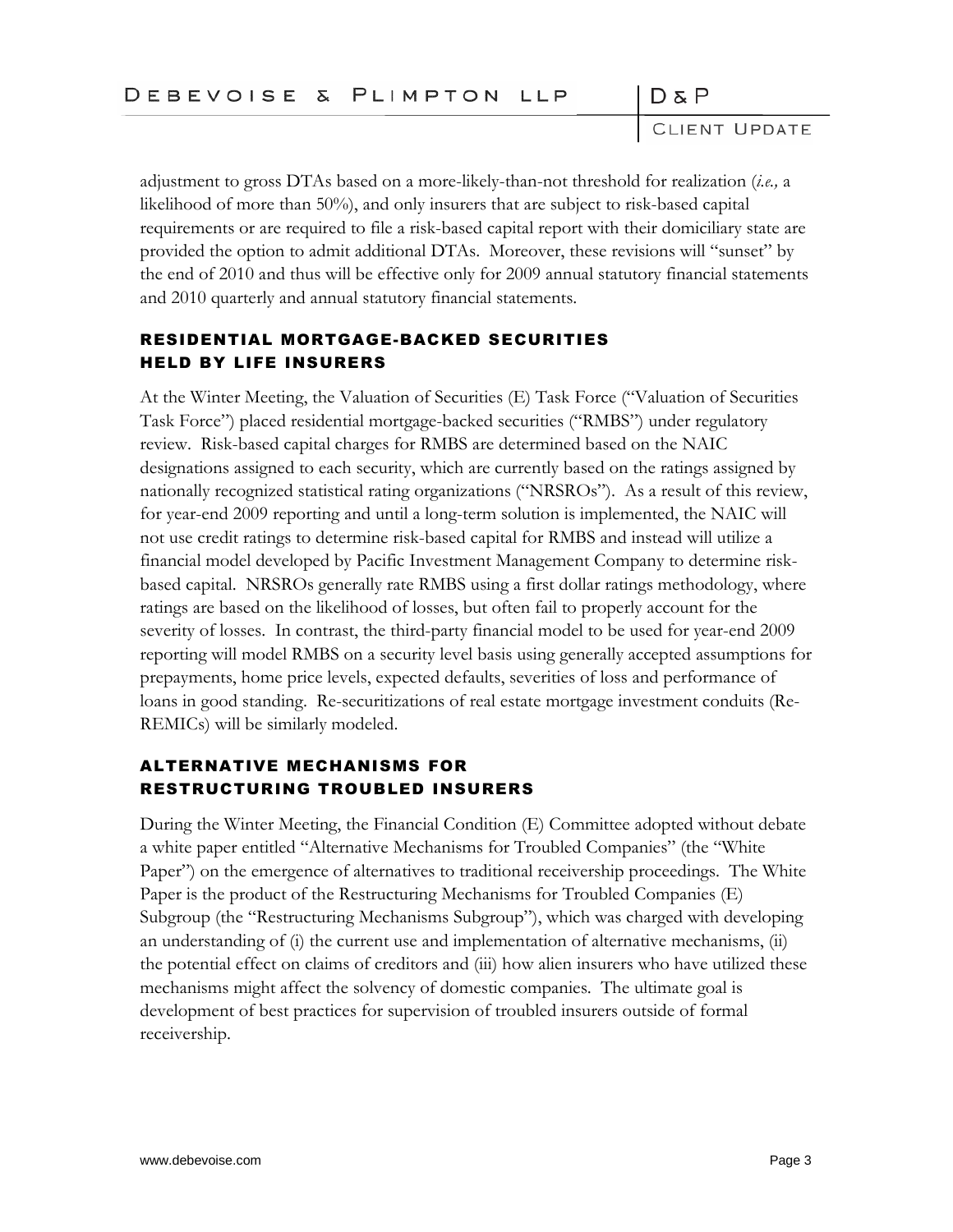CLIENT UPDATE

The White Paper describes the operation of several alternative mechanisms and lists advantages and disadvantages of each. These mechanisms include run-off of a troubled company; commutation of reinsurance agreements under New York Insurance Law §1321 and Regulation 141; voluntary restructuring of solvent insurers under Rhode Island's Title 27, Chapter 14.5 and Insurance Regulation 68 (together, the "Rhode Island Provisions"); "schemes of arrangement" between a company and its creditors under Part 26 of the United Kingdom Companies Act; and transfer by one reinsurer to another of reinsurance business under Part VII of the UK's Financial Services and Markets Act 2000. During a November conference call, the Restructuring Mechanisms Subgroup reviewed comments from several corporate policyholders objecting to any implied endorsement of mechanisms that would permit solvent insurers to cut off the contractual rights of policyholders. As a result, the White Paper's discussion of the Rhode Island Provisions and the UK's schemes of arrangement now includes several additional "disadvantages" that did not appear in previous drafts.

The White Paper also discusses in general terms the statutory provisions for policyholder priority and voidable preferences under existing receivership statutes, the necessity of close supervision by regulators of alternative mechanisms and the ramifications for U.S. policyholders and creditors of the restructuring of foreign companies. Appendices include case studies illustrating some of the procedures discussed in the White Paper as well as sample documents.

# PRINCIPLE-BASED RESERVING FOR LIFE INSURERS

At its 2009 Fall National Meeting, the NAIC adopted a revised Model Standard Valuation Law (the "SVL") that would implement a new principle-based approach to life insurance and annuity reserving. This new SVL abandons the traditional formula-based approach to calculation of reserves in favor of modern, experience-based stochastic modeling. While the SVL includes general guidelines for principle-based reserving, much of the technical detail of the new requirements, including specific company reporting requirements, is to be set forth in a valuation manual. Although an initial version of the valuation manual was scheduled to be finalized at the Winter Meeting, the Life and Health Actuarial Task Force ("LHATF") continues to develop certain key sections of the valuation manual, including VM-20 (Requirements for Principle-Based Reserves for Life Products) and VM-25 (Health Insurance Reserves Minimum Reserve Requirements). Consequently, LHATF requested, and the Life Insurance & Annuities (A) Committee (the "A Committee") granted, an extension of the deadline for completion of an initial version of the valuation manual to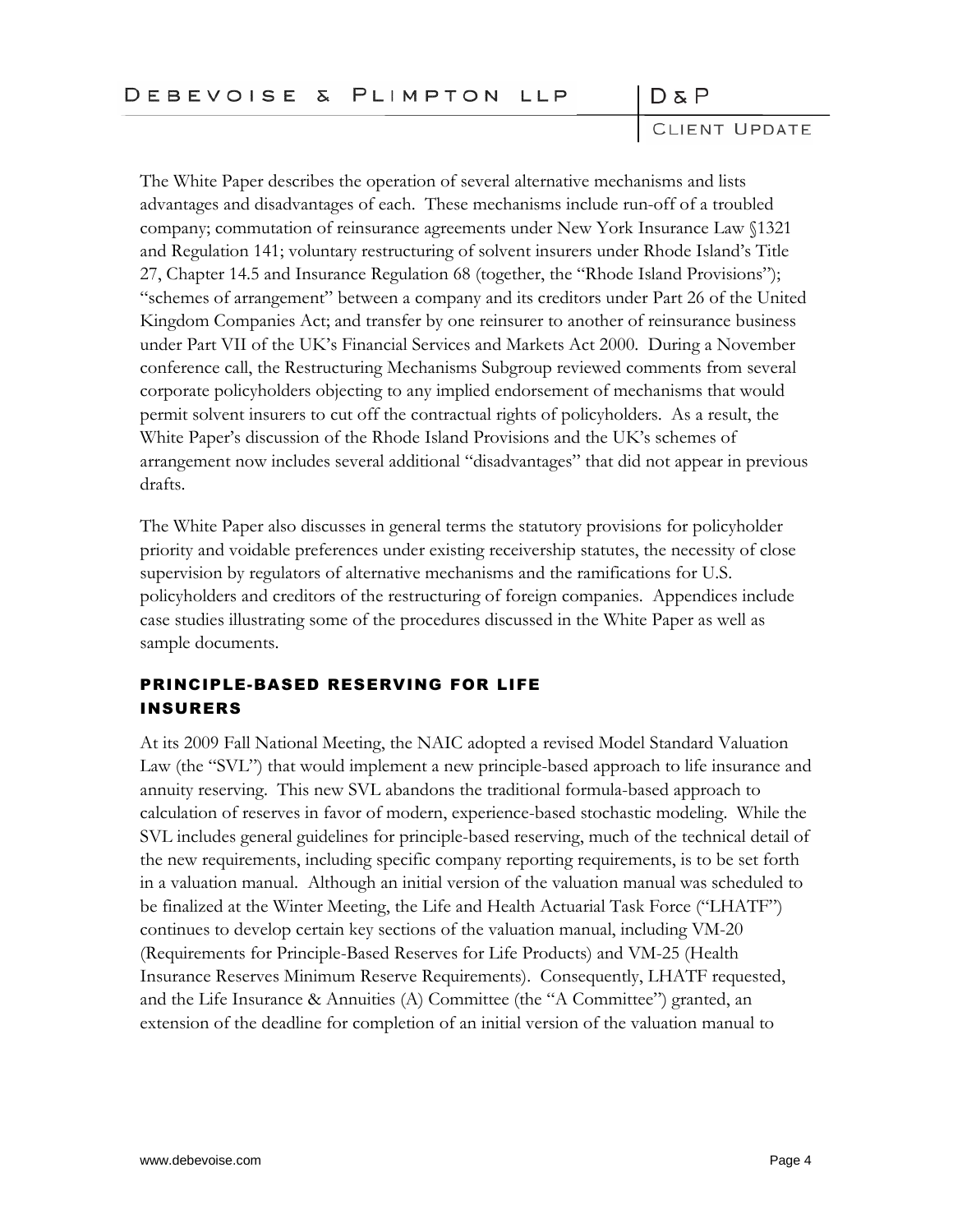CLIENT UPDATE

 $D & P$ 

August 2010, with the goal of presenting the new SVL to the states in time for adoption during their 2011 legislative sessions.

In a brief session at the Winter Meeting, the Principles-Based Reserving (EX) Working Group (the "PBR Working Group") of the Solvency Modernization Initiative (EX) Task Force reviewed comments to a draft memorandum to be submitted to the Executive Committee that would seek guidance on the prospect of the NAIC acting as statistical agent in the collection, analysis and storage of insurers' experience data. Studies of insurer experience are an essential component of a principle-based reserving regime. For this reason, the revised SVL requires insurers to submit mortality, morbidity, policyholder behavior or expense experience and other data, but leaves the details concerning the type and form of data required and with whom the data must be submitted to be specified in the valuation manual.

However, there is a lack of consensus among regulators and industry as to the purpose of data collection and the scope of the NAIC's role in the process. Larry Bruning of Kansas, who spoke on behalf of LHATF, argued that experience data should be used for more than developing industry-level information. In particular, regulatory actuaries need the ability to consider the assumptions used by individual companies in principle-based reserving in light of industry benchmarks, which would allow early identification of "outlier" companies that would become candidates for closer regulatory scrutiny. Therefore, regulators must be able to identify experience data to a particular company. The ACLI, on the other hand, emphasized that the purpose of collecting such data should be to develop industry-level reports, not to track individual company experience. If data were collected from all life insurers and identified to the submitting company, regulators could assess the validity of a company's assumptions without a full understanding of the reasons that a given company's experience might deviate from the industry average. Such collection would also impose a significant expense on smaller companies with little marginal increase in the value of industry-level reports. Therefore, the ACLI suggested that experience data be collected only from enough insurers to represent 75% of the life insurance industry—a relatively small number of companies—and that it be scrubbed of identifying information by the statistical agent and stored in aggregate format. Regulators should assess the appropriateness of company assumptions through direct communication with the insurer at issue. In addition, as the ACLI noted, as currently drafted, VM-50 (Experience Reporting Requirements) requires every insurer using principle-based reserving to explain its valuation methodology and the source of its data.

NAIC staff will revise the draft memorandum for further discussion by LHATF and additional public comment.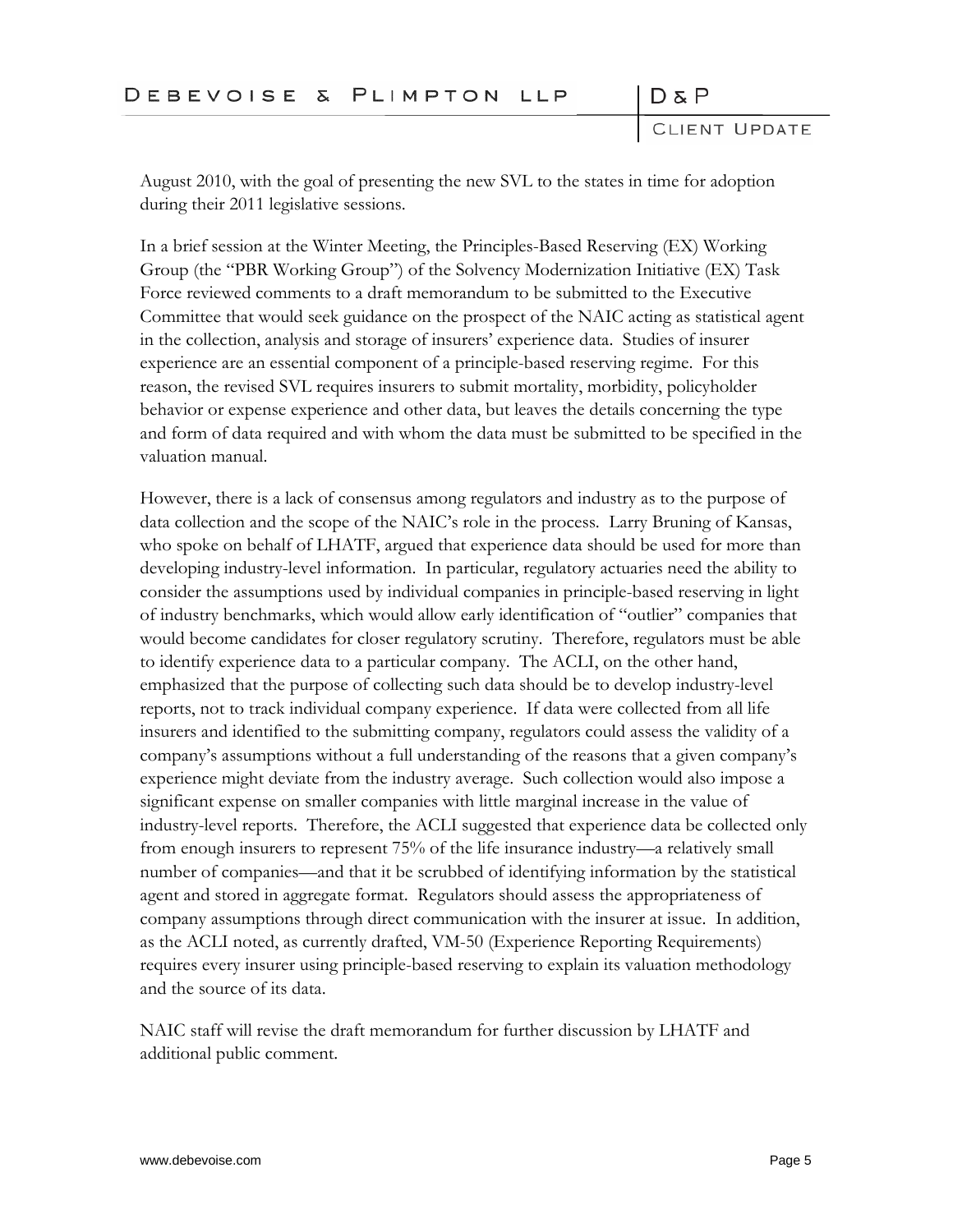CLIENT UPDATE

### REGULATION OF ANNUITY SALES

The Annuity Disclosure (A) Working Group (the "Annuity Disclosure Working Group") was charged in 2008 to consider changes to the NAIC Annuity Disclosure Model Regulation (the "Model Disclosure Regulation") in order to improve the disclosure of information provided for annuity products and to provide insurers with uniform guidance on developing disclosure practices and monitoring the distribution of annuities. At the Winter Meeting, the Annuity Disclosure Working Group continued its work on these topics, focusing on the ACLI's Discussion Draft of Proposed Annuity Illustration Guidelines (the "Proposed Illustration Guidelines"). The Proposed Illustration Guidelines are intended to provide guidance to companies preparing pre-sales illustrations for fixed deferred annuities and would be incorporated as an appendix to the NAIC's Annuity Disclosure Model Regulation. The Proposed Illustration Guidelines would set forth information to be included in all illustrations, prescribe limitations on the maximum rate that may be illustrated and require a clear statement that an illustration does not constitute a guarantee of amounts to be paid out. As currently drafted, the Proposed Illustration Guidelines would apply only when a company chooses to use an illustration in marketing an annuity. However, at the Winter Meeting, certain interested parties argued that an illustration used in any sale of a product be used in all sales of that product. The Annuity Disclosure Working Group agreed to hold additional discussions on these issues and resolved to seek an extension of its charge from the A Committee.

Four days before the formal opening of the Winter Meeting, the Suitability of Annuity Sales (A) Working Group adopted a new Suitability in Annuity Transactions Model Regulation ("Model Suitability Regulation") for consideration by the A Committee. The revised regulation makes several significant modifications to the existing model regulation, including (1) adding a 12-part list of "suitability information" that a producer must seek from a consumer before making a recommendation, (2) imposing new training requirements on producers and (3) requiring insurers to establish robust procedures for monitoring compliance with the Model Suitability Regulation and placing ultimate responsibility on an insurer for its producer's failure to comply. The A Committee plans to discuss the Model Suitability Regulation during a December 18, 2009, conference call. In the interim, comments on the language and structure of the regulation, but not its substance, will continue to be accepted.

### INSURER INVESTMENTS IN IRAN

In a speech at the Winter Meeting's Opening Session, California Insurance Commissioner Steve Poizner spoke about his ongoing efforts to require insurers licensed in California to divest from certain strategically important sectors in Iran. In June 2009, Commissioner